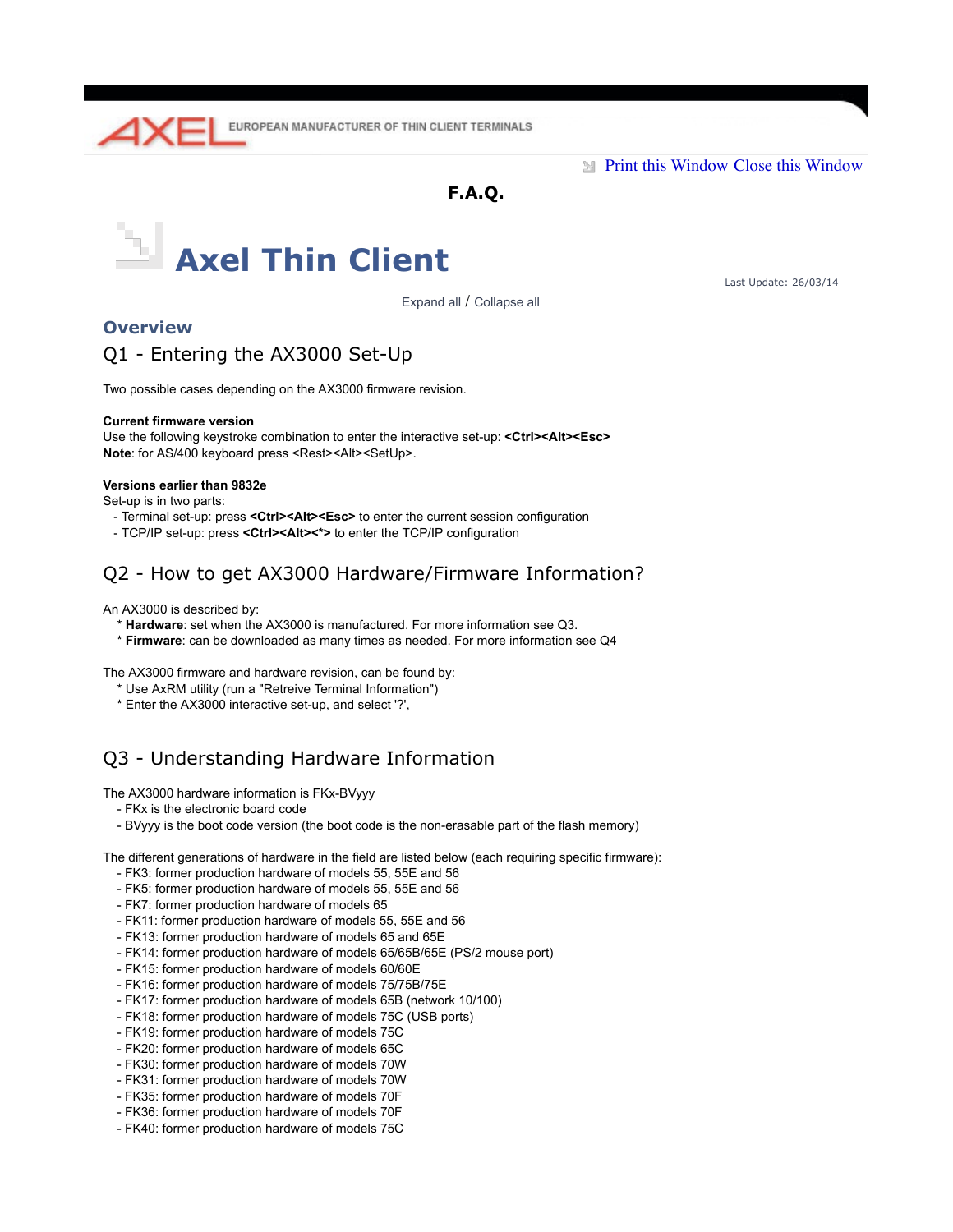- FK41: former production hardware of models 75D
- FK45: former production hardware of models 65C
- FK51: former production hardware of models 85
- **FK52: current production hardware of models 85B**
- FK55: former production hardware of models 80F
- **FK56: current production hardware of models 80G**
- **FK57: current production hardware of models 80WMS**

# Q4 - Understanding Firmware Revision Information

With AxRM, the firmware revision can be changed by a simple 'Firmware download' .

Examples of firmware revision:

- TCP.FR.1236c.STD\_14065
- WFI.XX.0922f.STD.SH2\_13261

The AX3000 firmware revision is composed of:

- a general firmware descriptor (shown here in blue)
- the firmware version (shown here in red)
- firmware options (shown here in green)
- build number (shown here in black)

### **1 - General Firmware Information**

The beginning of the firmware revision is FCT.NA:

- \* FCT is the AX3000 operating mode:
	- o TCP stands for both TCP/IP and serial modes,
	- o WFI stands for wireless,
	- o SER stands for serial mode.
- \* NA is the firmware nationality (code is ISO compliant). The main nationalities are:
	- o XX: International (all countries except the following)
	- o BR: Brazil
	- o CZ: Czechoslovakia
	- o DE: Germany
	- o EE: Estonia
	- o FI: Finland
	- o FR: France
	- o GR: Greece
	- o IS: Iceland
	- o PT: Portugal
	- o SI: Slovenia
	- o TR: Turkey

**Note**: three functions are dependent of the firmware nationality:

- 1. Set-up default language (FR: French messages, other: English messages),
- 2. Support of national keyboard and associated character set. For instance, the Turkish environment (keyboards and character
- set) is only available with the 'TR' firmware.
	- 3. Default keyboard nationality (FR: France, XX: North American, TR: Turkey, etc).

### **2 - Firmware Version and Build number**

The firmware version is yywwi. Where yy is the year and ww is the week number. This is followed by an alphabetical index

Exemple : 1236c (year is 2012, the week number is 36).

The build number is a five-digit number. This is the firmware creation date.. The first 2 digits are the year, and the next are the day number. For example 14065, meas the firmware was created the 65th day of 2014 (6 mars 2014).

### **3 - Firmware Options**

The firmware options indicates what protocols, emulations and features are available.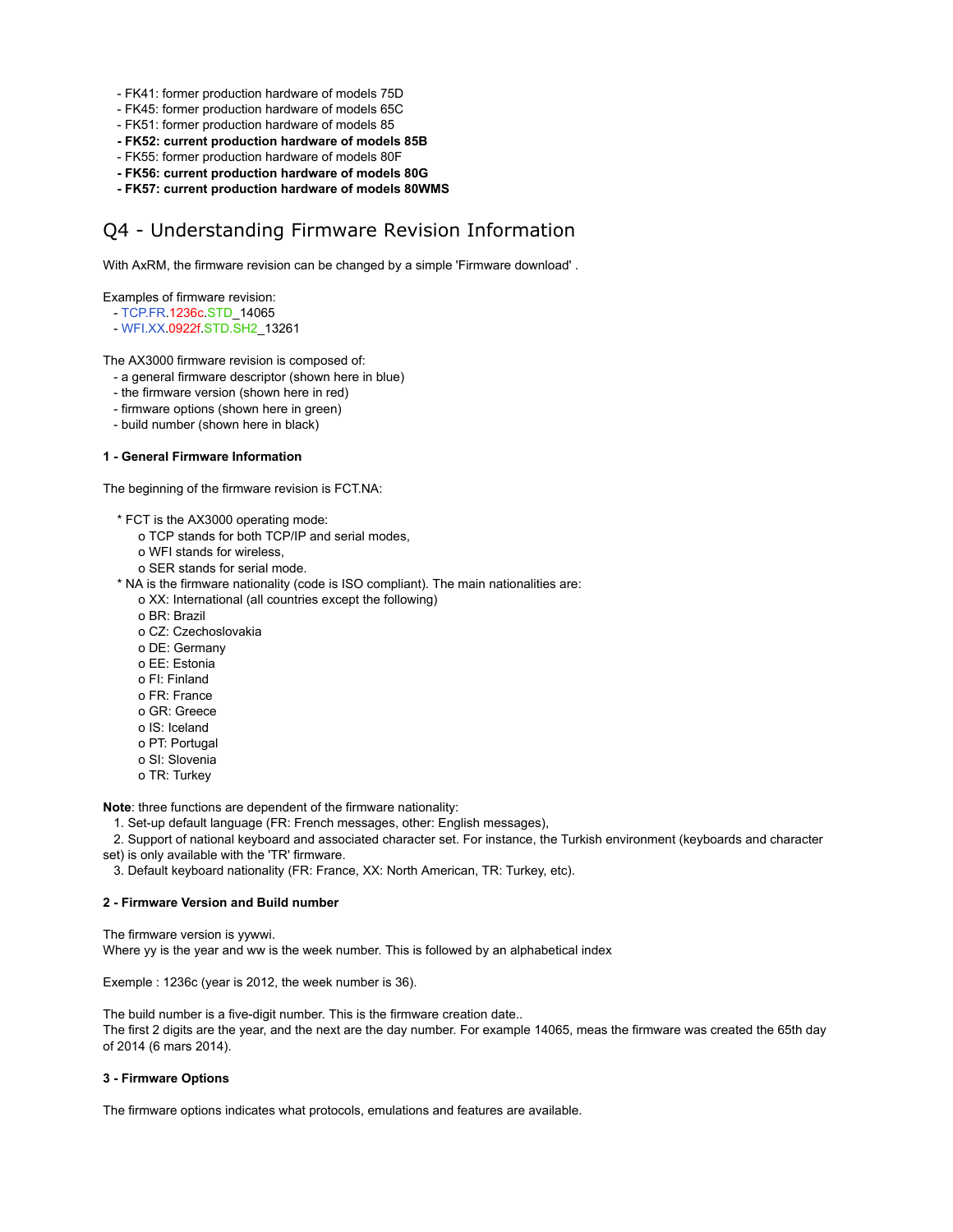The following gives a non exhautive list of firmware options:

- STD: set of standard feature (it depends of thin client model)
- I52: 5250 emulation
- I32: 3270 emulation
- ANS: ANSI-based emulations
- VT2: VT220 emulation
- WYS: Wyse 60/120 emulation
- V52: VT52 emulation
- ATO: ATO300 emulation
- SM9: SM9400/SM9412 emulations
- THE: THEOS emulation
- QVT: QVT 119+ emulation
- TVI: TVI 910 emulation
- SLN: SLNET emulation
- TWS: TWIN SERVER emulation
- I51: 3151 emulation
- R32: REAL32 emulation
- C32: C332 emulation
- PR9: PRISM emulation

**Note** : the following document gives the availble options for AX3000 models 80 and 85. Click Here.

# Q5 - Wireless Option

Only the AX3000 model 75d and 85 can be equipped with an optional wireless interface (802.11b/g)

If the thin client had been shipped with the wireless interface, it already equipped with a wireless (WFI) firmware. This firmware offers the active interface selection (Ethernet or Wireless).

If the wireless interface had been installed after the shipment, the firmware must be updated (download WFI firmware).

With WFI firmware, to select the active interface, enter the Thin Client Set-Up, go to [Configuration]-[Network]-[General Parameters] and set 'Active Interface' to '802.11'.

# Q6 - How to Configure a Thin Client in RS232 Serial Mode?

Two possible methods:

### **The thin client is only used in RS232 Mode**

To select the RS232 interface, enter the Thin Client Set-Up, go to [Configuration]-[Network]-[General Parameters] and set 'Active Interface' to 'None (serial mode)'.

After rebooting, only one RS232 session will be available.

**Note**: this method is only available for thin client with 'native' RS232 serial ports (AX3000 models 75 and 85)

### **The thin client is used in both TCP/IP and RS232 modes**

An RS232 session can be used concurrently with TCP/IP sessions (telnet, RDP...). To create an RS232 session,enter the Thin Client Set-Up, go to [Configuration]-[Sessions]-[Session X]. Set the 'Session Type' to 'Text Emulation', 'Protocol' to 'Serial' and select the 'Main Port'.

### Q7 - Configuring and Using a Touch Screen

Embedded touch screen support is offered by Axel terminals. "Touch screen events" are automatically remapped by the Axel terminal into "mouse events". No additional driver or settings are required on the server (Windows, Unix/Linux, AS/400...).

Most of touch screens (except APR technology from ELO Touch) should be supported. In event of any problems, please contact Axel technical support.

The configuration is very easy. Just select the touch screen type : USB (auto-detected) or serial (AUX1 or AUX2).

A calibration function (2 or 4 points) may be required.

The touch screen events reported to the server can be selected: 'click only' or 'all events' (click and motion)

When settings are done, the touch screen emulates a mouse. It also works locally in the thin client's desktop and set-up.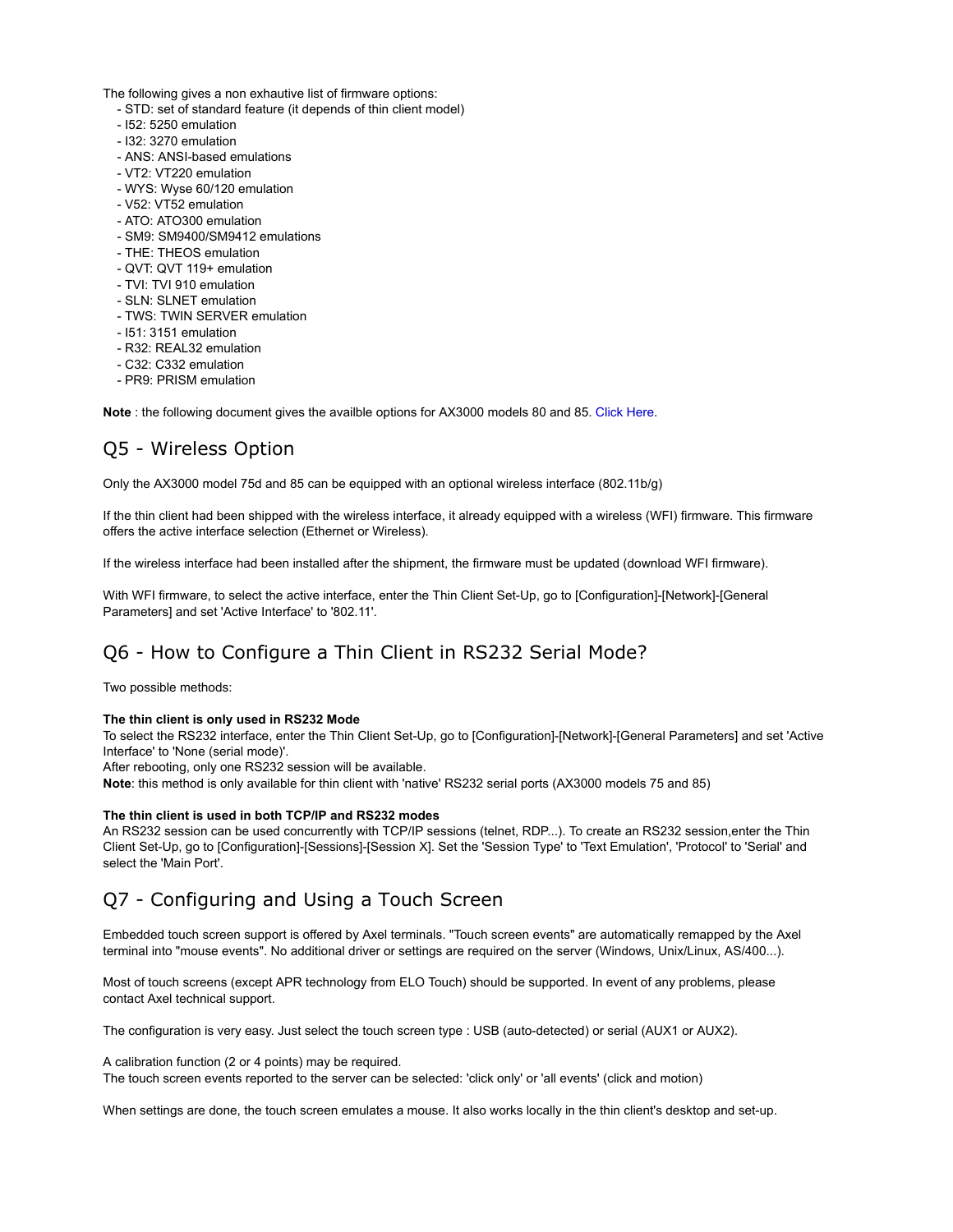**Note**: multi-touch devices are also supported. Multi-touch functionnality is only provided in Win2012/Win8 environments. A multi-touch screen in any other environment will function as a single touch screen.

### **In Event of Problem...**

### P1 - I don't Remember the Password of AX3000 Set-Up

The super password 'yaka' allows the thin client set-up to be entered. And the unknown password can be deleted or changed.

**Note**: this super password can't be used with the remoter control. It also can be disabled.

# P2 - The Thin Client Screen Remains Black

Apart from an hardware failure, the screen may remain black if the resolution (on the thin client set-up) is not supported by the monitor.

Two methods are possible to change this resolution

1 - Press < Ctrl><Alt><BackSpace> This forces the resolution to 1024x768.

2 - Use the remote control (AxRM) to enter the thin client set-up Use AxRM to remotely enter the AX3000 Set-Up. This will allow the resolution to be changed.

# P3 - The PS/2 Keyboard Doesn't Work Properly (Can't Enter the Set-Up)

Apart from an hardware failure, this may happen when the keyboard type (configured in the thin client Set-Up) doesn't match the actual physical keyboard type. (For example a PC keyboard is used and in the thin client Set-Up the keyboard type is 'AS/400 122 keys').

Three methods are possible to change this:

1 - Press <Ctrl><Alt><K> The AX3000 Keyboard Type is automatically changed and the set-up can be entered.

2 - Connect a USB keyboard Enter the set-up to change the keyboard type (menu [Configuration]-[Advanced]-[Tuning]-[Keyboard/Screen])

3 - Use the 'Remote Control' to enter the set-up Run AxRM to remotely enter the set-up and change the keyboard type

### **Non Compatible Devices**

### I1 - Canon LBP-810 Printers

### **The problem:**

These printers cannot be used with an Axel terminal. The printer fails:

- with the 'printer test' (from the Axel terminal set-up)
- under the LPD protocol
- with TSE environment (RDP or ICA)

#### **Explanation:**

This printer is limited to only supporting the CAPT protocol (Canon Advanced Printing Technology) and does not support the industry standard ASCII mode.

#### The Printer Test:

This test sends a string of standard ASCII text to the printer, as the printer does not recognise ASCII the test fails.

#### The LPD Protocol:

This printer (i.e. the CAPT protocol) uses bi-directional communication. LPD is uni-directional protocol. This makes the printer incompatible with LPD. In addition no Unix/Linux drivers are provided by Canon. (This printer is only certified for Windows 95/98/NT 4.0/ME/2000).